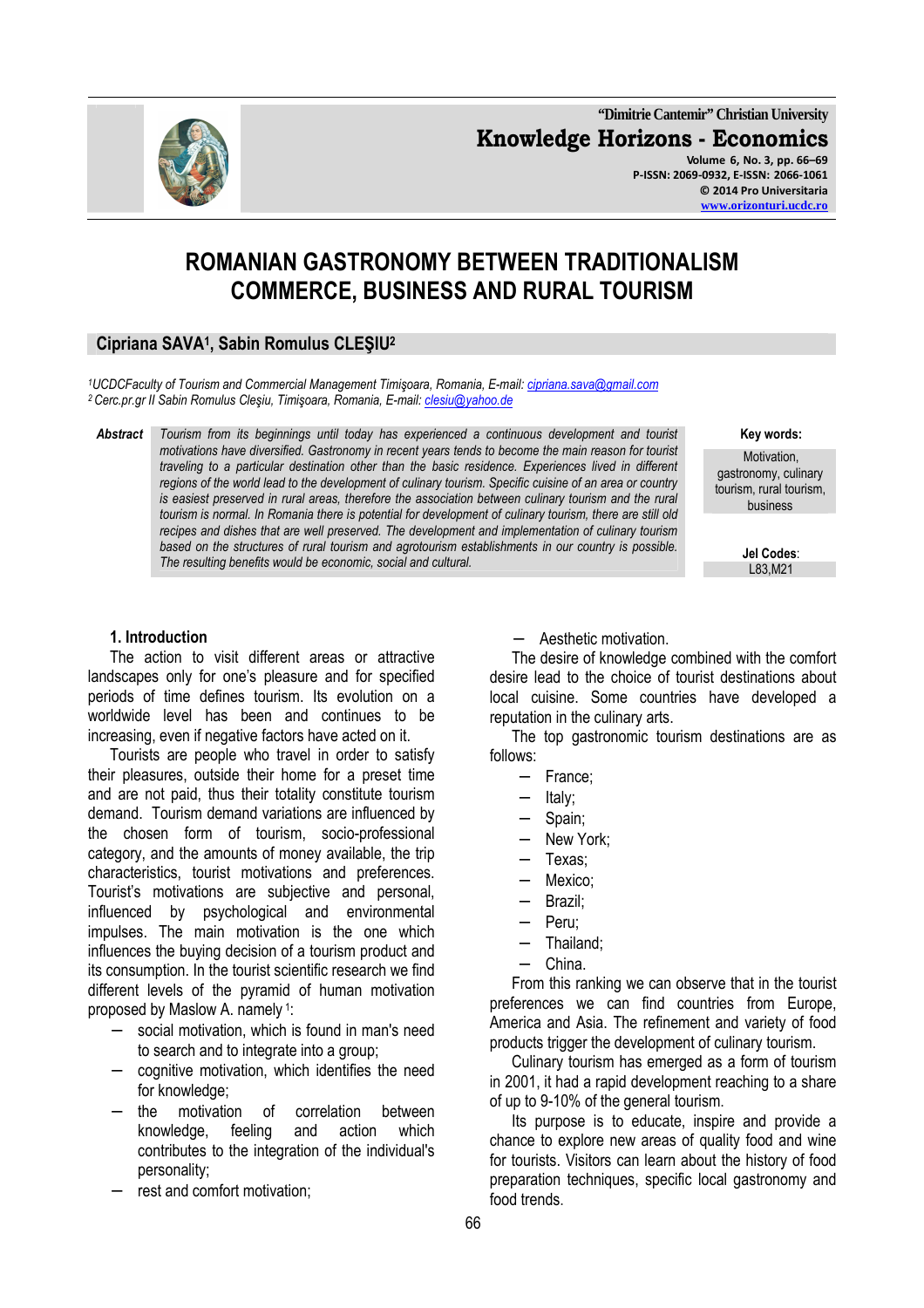Meanwhile, the president of the International Association of Culinary Tourism (ICTA), Erik Wolf believes that:

- − almost 100% the tourist goes out to have lunch or dinner;
- − dinner remains one of the top three favorite activities of tourists;
- − the higher the bill is, the more likely that the customers are tourists;
- − There is a great correlation between the tourists interested in wine / gastronomy and museums, shows, shopping;
- − culinary tourists devote a great period of time to their leisure time;
- − the interest in this type of tourism is spread all across the age groups;
- − gastronomy is the only art form that involves all the senses;
- − these tourists can be considered explorers;
- − culinary highlights are available throughout the year;
- − the local cuisine is the first decision maker.

Through culinary tourism the traveler is looking for some unique and memorable culinary experiences, either in restaurants and exclusive wineries, or in places known only to locals.

As manifestations of this form of tourism we can mention:

- − Culinary tourism circuits;
- − Culinary festivals;
- − Agricultural fairs;
- − The period for gathering the crops;
- − Agrotourism.

Culinary tourism circuits can be themed, dedicated to a single culinary product or focused on a region.

Food festivals are those that annually attract many tourists, being a success. The most famous and popular food festivals in the world are:

- − White Truffle Italy;
- − Conch Festival Turk and Caicos islands from the Caribbean;
- − Coma Coffe festival Hawaii;
- − Festival del Mar Anguilla island from the Caribbean;
- − Trelawny Yam Festival Jamaica;
- − Mondial de la Biére Montreal;
- − American Cheese Society Grand Tasting USA;
- − International Mango Festival India;
- − Sonoma County Harvest Fair California;
- − Salone del Gusto Spain.

Agricultural fairs and participation in crop raises takes place in rural areas, and tourists are attracted and they can enroll in the events that take place there.

Agrotourism is by definition linked to culinary tourism, offering traditional cuisine, food made from products that are made in their own household, these products being what gourmand tourists are looking for.

Following a study carried out by the OMT it was found that over 88% of respondents see in cooking the strategic element that can define the destination brand and image, and over 67% believe that their country has its own gourmet brand, and the most important for the establishment of a tourism product are gastro-economic events (79%), gastronomic routes (62%), cooking classes and workshops (62%), visits to markets and local producers (53%).

Taking into account the current trend, culinary tourism can bring significant benefits to a region or country and can be a tool for the economic development of the community.

#### **2. Culinary tourism in Romania**

Romania is located in South-Central Europe, north of the Balkan Peninsula, on the northwest shore of the Black Sea, on the Lower course of the Danube, between 43037'07" and 48015'06" latitude north and 20015'44" and 29041'24" east longitude.

During its evolution our cuisine has been influenced by the Greeks, Turks, Russians, Bulgarians, Hungarians, Serbs, Germans and Austrians all contributing to the formation of the traditional Romanian specialties.

After some years the present situation regarding catering and the types of cuisine offered is thus summarized:

- − most restaurants have a general profile their offers being done by specialty cooks, the employers desire and the demand of the zone;
- There are several exclusivist business restaurants with master chefs who made his mark on the restaurant menu dishes by adopting food from the area of origin (they have a stable but reduced clientele that belong to the well financial social class). In Bucharest we have 5 – 6 restaurants of this type;
- fast food like places with a limited supply and where you have a limited time to stay;
- establishments with traditional Romanian cuisine are rarely seen in the Romanian gastronomic landscape;
- big cities are places with exclusivist traditional cuisine belonging to other geographical areas (Chinese, Italian, Hungarian, Mexican restaurants etc.), specialized restaurants;
- − predominant venues serving alcohol;
- − Other facilities such as cafes, Tea shops, icecream shops, cake shops, but they have a low share both numerically and financially.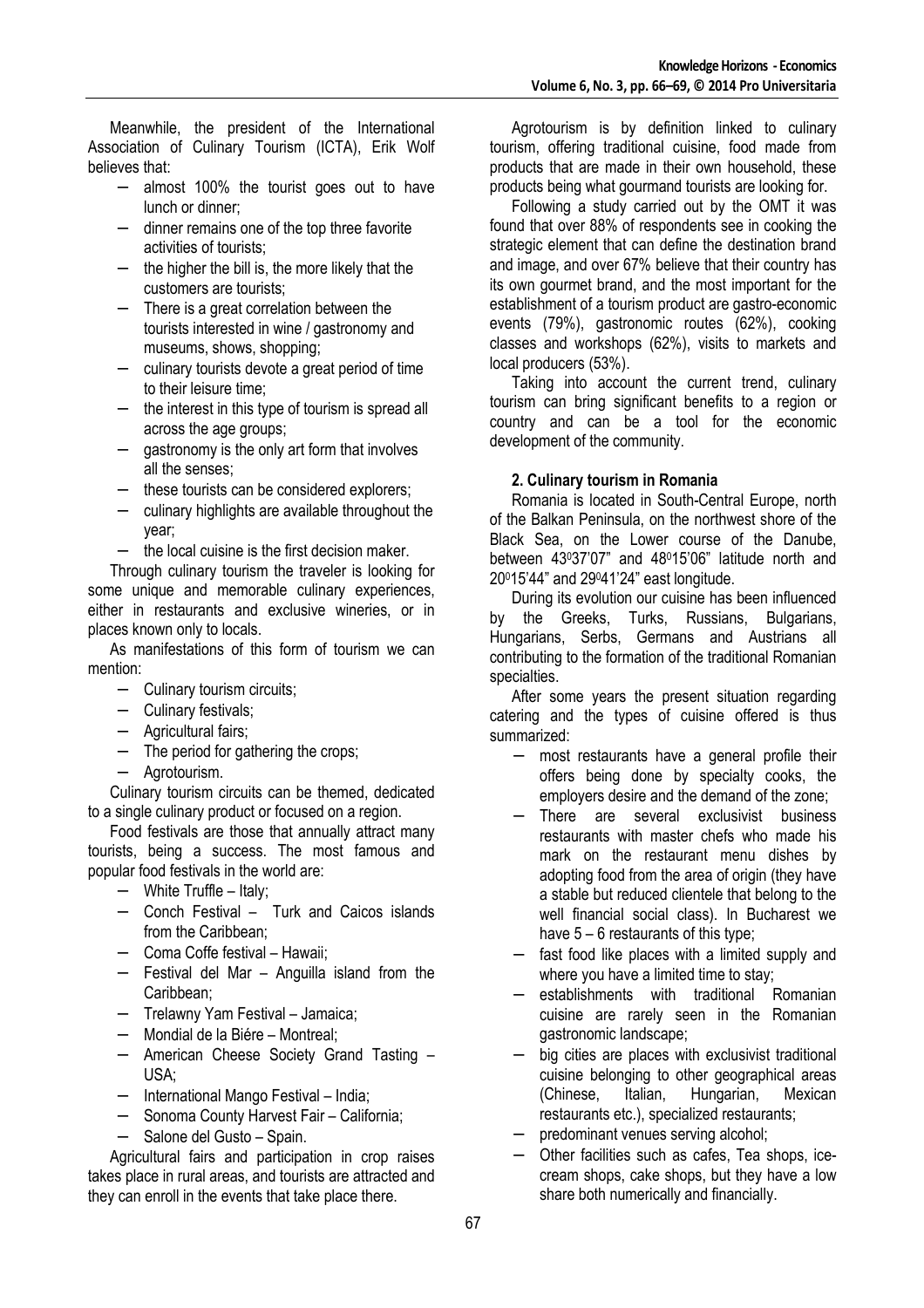A top of the most appreciated food festivals show the Romanian cuisine diversity.

| Festival name               | Location                      |  |
|-----------------------------|-------------------------------|--|
| Prejmer pancakes Festival   | Prejmer - Braşov              |  |
| Mangalitsa Pork Festival    | <b>Baia Mare</b>              |  |
| Virşli Festival             | Corvinilor Castle - Hunedoara |  |
| "Brădulet cheese" Festival  | Brădulet - Argeș              |  |
| <b>Figs Festival</b>        | Svinita - Mehedinți           |  |
| <b>Trout Festival</b>       | Ciocănești - Suceava          |  |
| "Banat Bread" Festival      | Timişoara                     |  |
| Tămâioasa Festival          | Pietroasele - Buzău           |  |
| Răciturilor Festival        | Valea Bistriței - Gorj        |  |
| Fishermen's Borsch Festival | Jurilovca - Tulcea            |  |

| Table 1. Top 10 food festival from Romania |  |  |  |  |  |  |
|--------------------------------------------|--|--|--|--|--|--|
|--------------------------------------------|--|--|--|--|--|--|

*Source: www.ghiduri-turistice.info › DESCOPERĂ ROMÂNIA* 

In order for gastronomy to contribute substantially to the development of tourism we believe that the forms of culinary tourism must be folded in a first step on another form of tourism.

In the context of multiple forms of tourism we oriented towards rural tourism and its component agrotourism, as receiver for implementing the activities of culinary tourism.

Rural tourism in order to be successful must be made in a well-kept rural area, with rustic specific, but does not necessarily need work in the primary sector.

Villagers should be privileged actors and the first beneficiaries of rural tourism. Spontaneous hospitality is important, but it must be accompanied by a tourist training. To implement culinary tourism elements we must use the idea of women's as bearers of traditional cuisine.

Rural tourism is extremely flexible and responsive to any changes in the financial area and in a relatively short period of time can transform the culinary tourism into a brand of Romania.

The development of rural tourism and agrotourism in Romania can be integrated into a comprehensive EU policy required that invites all Member States to promote rural tourism. This - by protecting the environment and local cultural identity - may contribute to realizing a social contract that guarantees, in an integrated European policy for a cross-cultural and social balance between towns and countries.

The implementation of culinary tourism must take into account the creation of some major components namely:

- The development of quality culinary products;
- Create a pleasant environment;
- Bilaterally advantageous pricing policy (for the owner and client).

Choosing the optimal architecture and the area represent two essential conditions for the success of culinary tourism being known that a culinary brand may

be easier attached to a particular local tradition that preserves the specific of the culture.

The analysis has led to the development of an implementation plan for culinary tourism that should be based on rural tourism and agrotourism establishments in Romania. This plan was developed taking into account the particularities of the forms of tourism practiced in our country. We mention the fact that the state has to get involved effectively in all the actions that we specified.

An important thing that needs to be done is the passing of a tourism law that is in line with the EU legislation and the possibility of funding, partially or totally, by the stat of an informational system for rural tourism and culinary tourism.

Below we present in a summary form the development plan in order to understand our concept of implementing, in the first phase, the culinary tourism on the support of rural tourism.

We also consider that this plan should contain the following:

- Information regarding public food units (firms that offer tourist services);
- characteristics of dishes and other culinary products of the region;
- characteristics of arts and crafts;
- landscape:
- area attractions;
- cultural patrimony.

The aim refers to:

- standardization and correlation of information regarding rural tourism (agrotourism) and culinary tourism;
- Identification, in the first phase, of the most famous traditional products;
- the creation of an educational system focused on training professionals cooks for the kitchen and traditional food;